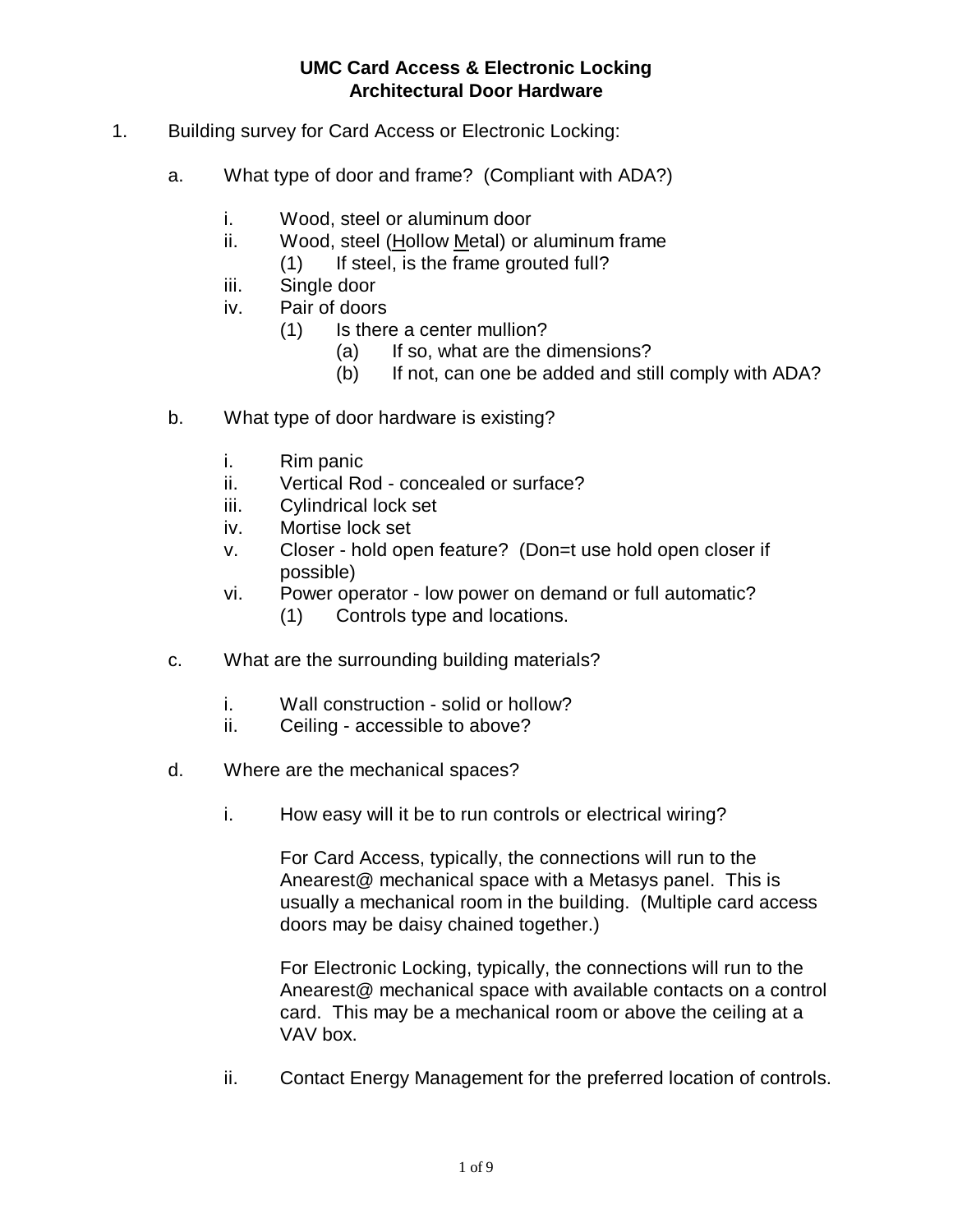New components guideline:

The goal in hardware selection is; to have the doors automatically close and lock without human intervention.

- 2. Card Access Entrance/Electronic Locking
	- a. Preferred System with panic exit device. (Any type door and frame.)
		- i. Folger Adam 310-4 x NFS x 24VACSO x PK x LBM x finish electric strike with latch bolt monitor.
			- (1) 110VAC to 24VAC at 40VA transformer.
		- ii. Von Duprin 99NL rim panic with 6" min. straight pull trim.
			- Or
		- iii. Von Duprin EL99NL electric rim panic on one door and EL99EO on the other door(s), with 6" min. straight pull trim by Von Duprin or by others, >OP=.
			- (1) Von Duprin PS873 power supply. Supplies power for two EL panic devices. For two additional EL panic devices specify PS873-2.
			- (2) Wire transfer (Von Duprin or equal)
				- (a) EPT-2 for new aluminum door systems, butt hinge or offset pivot.
				- (b) DL12 for steel doors and frames or existing aluminum door systems.
		- iv. Magnetic door position switch.
			- (a) Von Duprin MS764 concealed magnetic switch or Folger Adam ASSW05A concealed magnetic switch.
		- v. A 12" x 12" x 6" junction box located above the ceiling, near the door. See detail for conduit and wire sizes.
	- b. System with cylinder lock set.
		- i. Von Duprin or Folger Adam electric strike with latch monitor.
			- (1) Steel frame
				- (a) Folger Adam 712-75 x NFS x 24VACSO x LBM x finish or VonDuprin 6211 x FSE x DS x SO24 x finish (b) 110VAC to 24VAC at 40VA transformer.
			- (2) Wood frame (4" to 4 2" mounting depth required)
				- (a) Folger Adam 732-75 x NFS x 24VACSO x LBM x
					- finish or VonDuprin 6211WF x FSE x DS x SO24 x finish
					- (b) 110VAC to 24VAC at 40VA transformer.
		- ii. Best 93K-7-D-14D-N/A-finish
		- iii. A 12" x 12" x 6" junction box located above the ceiling, near the door. See detail for conduit and wire sizes.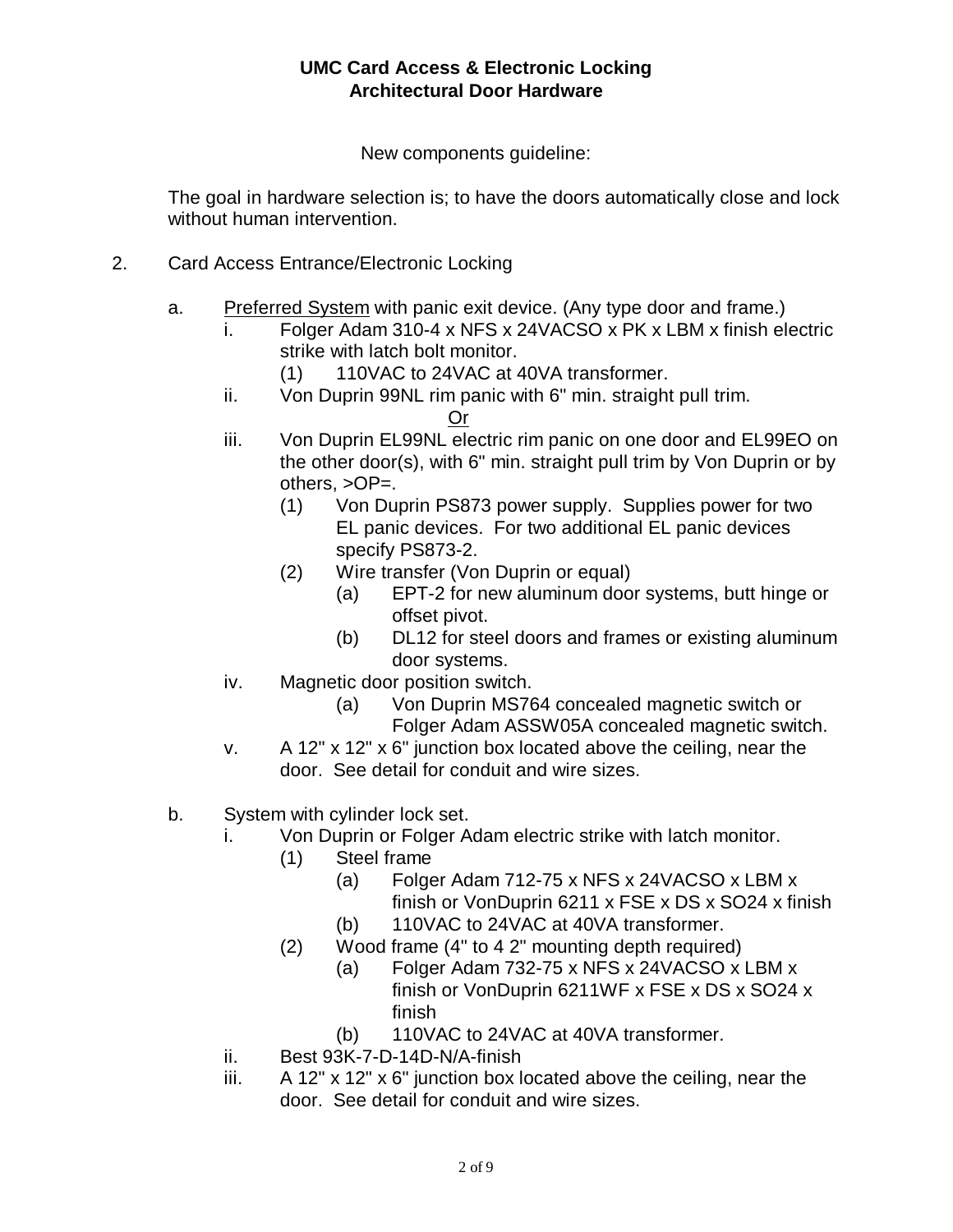- c. System with mortise lock set.
	- i. Von Duprin or Folger Adam electric strike with latch monitor.
		- (1) Steel frame
			- (a) Folger Adam 712-75 x NFS x 24VACSO x LBM x finish or VonDuprin 6211 x FSE x DS x SO24 x finish
			- (b) 110VAC to 24VAC at 40VA transformer.
		- (2) Wood frame
			- (a) Folger Adam 732-75 x NFS x 24VACSO x LBM x finish or VonDuprin 6211WF x FSE x DS x SO24 x finish
			- (b) 110VAC to 24VAC at 40VA transformer.
	- ii. Best 35H-7-EW-14-M-finish-door hand
	- iii. A 12" x 12" x 6" junction box located above the ceiling, near the door. See detail for conduit and wire sizes.
- d. System for pair of doors with 2" fixed center mullion.
	- i. Use APreferred System@
- e. System for pair of doors with 2" removable center mullion.
	- i. Use APreferred System@
	- ii. Von Duprin KR9854 x SP28 sprayed aluminum or SP313 sprayed dark duranodic
- f. System for pair of doors with center mullion less than 2" wide, fixed or removable.
	- i. First opening
		- (1) Folger Adam 310-4 x NFS x 24VACSO x PK x LBM x finish electric strike with latch bolt monitor.
		- (2) 110VAC to 24VAC at 40VA transformer.
		- (3) Von Duprin 99NL rim panic with 6" min. straight pull trim.
	- ii. Second opening
		- (1) Von Duprin EL99EO electric rim panic, 6" min. straight pull trim by Von Duprin or by others.
		- (2) Von Duprin PS873 power supply. Supplies power for two EL panic devices. For two additional EL panic devices specify PS873-2.
		- (3) Wire transfer (Von Duprin or equal)
			- (a) EPT-2 for new aluminum door systems, butt hinge or offset pivot.
			- (b) DL12 for steel doors and frames or existing aluminum door systems.
		- (4) Magnetic door position switch.
			- (a) Von Duprin MS764 concealed magnetic switch.
			- (b) Folger Adam ASSW05A concealed magnetic switch.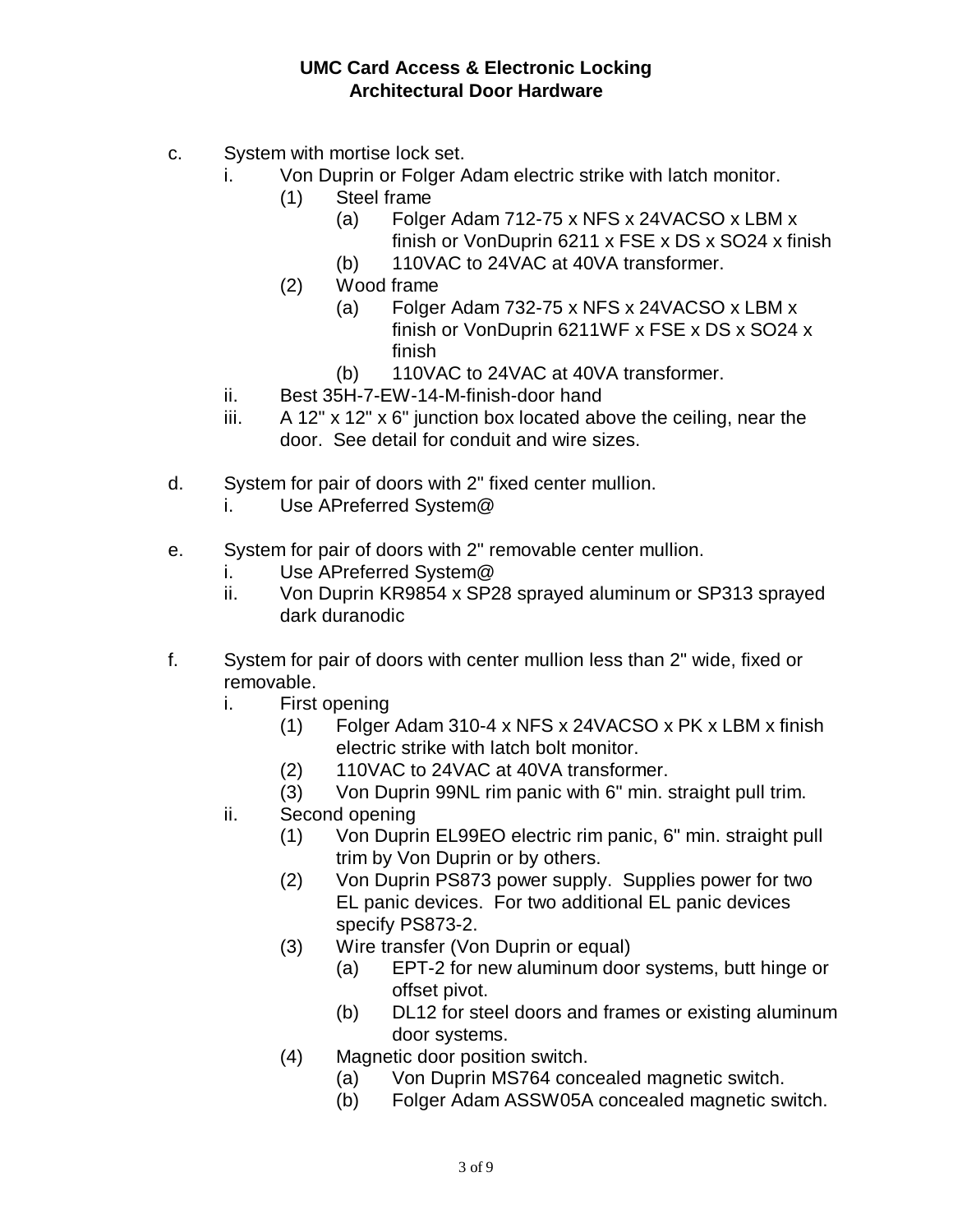- iii. A 12" x 12" x 6" junction box located above the ceiling, near the door. See detail for conduit and wire sizes.
- Note: First opening components may be substituted with a Von Duprin EL99NL electric rim panic.
- g. System for pair of doors without a center mullion with rim panic device.
	- i. Active door leaf
		- (1) Von Duprin 99NL rim panic with 6" min. straight pull trim.
	- ii. Inactive door leaf
		- (1) Folger Adam 310-4-100 x NFS x 24VACSO x PK x LBM x finish or Von Duprin 6121 x FSE x DS x SO24 x finish electric strike with latch bolt monitor.
		- (2) 110VAC to 24VAC at 40VA transformer.
		- (3) Self latching flush bolts with dust proof strike.
			- (a) Metal door: Ives 559 top and 357 bottom with 489 dust proof strike, or Rockwood 1845 top and bottom with 1880 dust proof strike, or Glynn-Johnson FB9 with DP2 dust proof strike.
			- (b) Wood door: Ives 356 top and bottom with 489 dust proof strike, or Rockwood 1945 top and bottom with 1880 dust proof strike, or Glynn-Johnson FB10 with DP2 dust proof strike.
	- iii. Frame opening
		- (1) Door coordinator. There are two types of coordinators. One with an extended arm mounted above the door head on the frame=s >exterior= may be used where appearance and vandalism are not major concerns. The other style is less visible and is surface mounted inside the opening at the frame head.
			- (a) Extended arm coordinator: Ives 469 or 469 2, or Rockwood 576, or Glynn-Johnson COR-65 door coordinator.
			- (b) Low profile coordinator: Ives 900 series, or Rockwood 1600, or Glynn-Johnson COR-\* series with filler. (The specific model number is based on door size and equal or unequal pairs.)
	- iv. A 12" x 12" x 6" junction box located above the ceiling, near the door. See detail for conduit and wire sizes.
- h. System for pair of doors without a center mullion with cylindrical or mortice device.
	- i. Active door leaf
		- (1) Best 93K-7-D-14D-N/A-finish cylindrical lock or Best 35H-7- EW-14-M-finish-door hand mortice lock.
	- ii. Inactive door leaf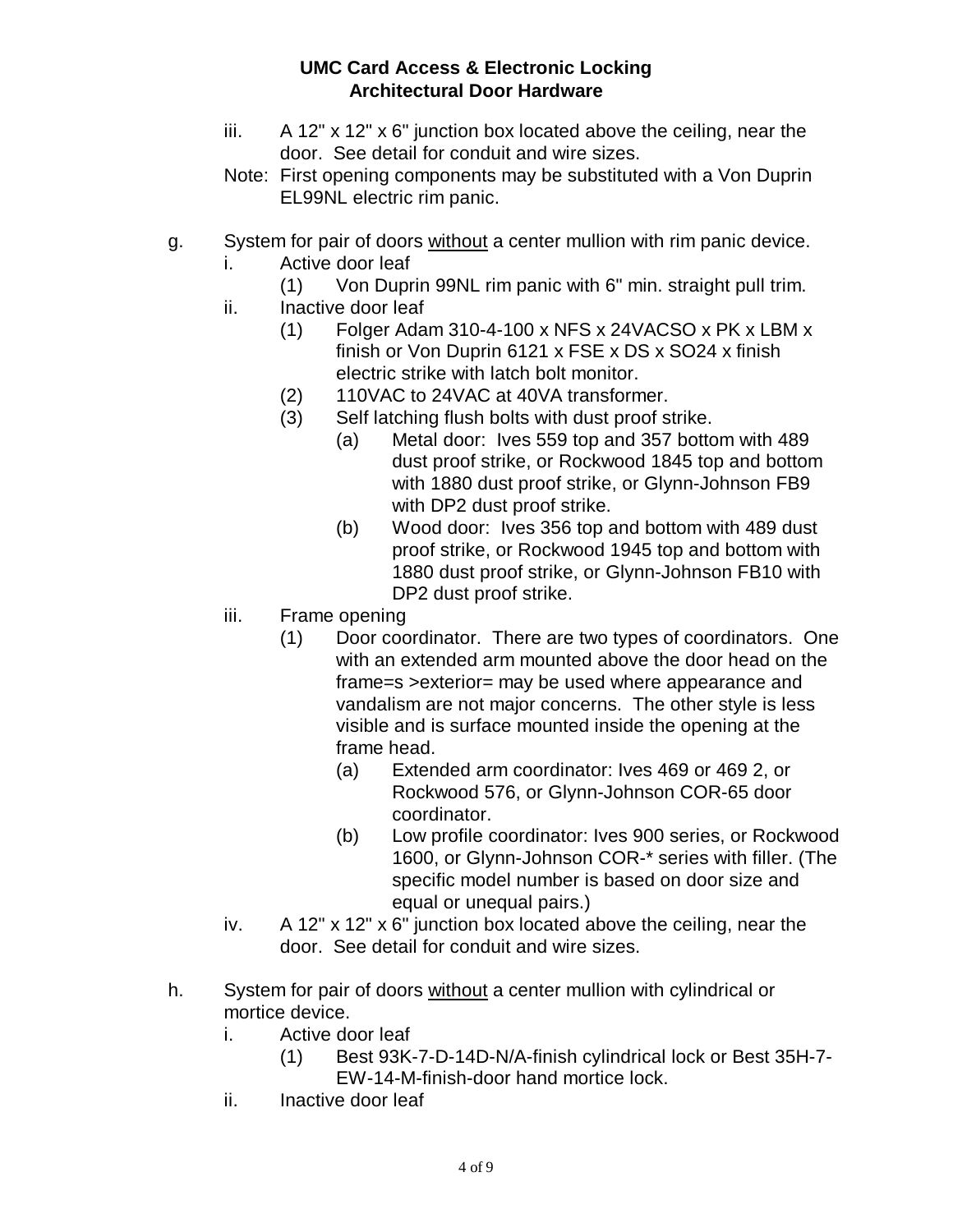- (1) Folger Adam 310-2 3/4 x NFS x 24VACSO x PK x LBM x finish or Von Duprin 6224 x FSE x DS x SO24 x finish electric strike with latch bolt monitor.
- (2) 110VAC to 24VAC at 40VA transformer.
- (3) Self latching flush bolts with dust proof strike.
	- (a) Metal door: Ives 559 top and 357 bottom with 489 dust proof strike, or Rockwood 1845 top and bottom with 1880 dust proof strike, or Glynn-Johnson FB9 with DP2 dust proof strike.
	- (b) Wood door: Ives 356 top and bottom with 489 dust proof strike, or Rockwood 1945 top and bottom with 1880 dust proof strike, or Glynn-Johnson FB10 with DP2 dust proof strike.
- iii. Frame opening
	- (1) Door coordinator. There are two types of coordinators. One with an extended arm mounted above the door head on the frame=s >exterior= may be used where appearance and vandalism are not major concerns. The other style is less visible and is surface mounted inside the opening at the frame head.
		- (a) Extended arm coordinator: Ives 469, or 469 2 or Rockwood 576, or Glynn-Johnson COR-65 door coordinator.
		- (b) Low profile coordinator: Ives 900 series, or Rockwood 1600, or Glynn-Johnson COR-\* series with filler. (The specific model number is based on door size and equal or unequal pairs.)
- iv. A 12" x 12" x 6" junction box located above the ceiling, near the door. See detail for conduit and wire sizes.
- 3. Options:
	- a. For entrances with multiple door openings, only one door is required to have a key cylinder. All other doors should not have a key cylinder in the locking hardware.
		- i. For panic devices:
			- (1) Von Duprin 99NL (Night Latch) utilizes a key cylinder.
			- (2) Von Duprin 99EO (Exit Only) does not.
		- ii. Cylindrical locks:
			- (1) Best >D= Storeroom function utilizes the key cylinder.
			- (2) Best >NX= Exit function does not.
		- iii. Mortice locks:
			- (1) Best >EW= Storeroom function utilizes the key cylinder.
			- (2) Best  $>Y$ = Exit function does not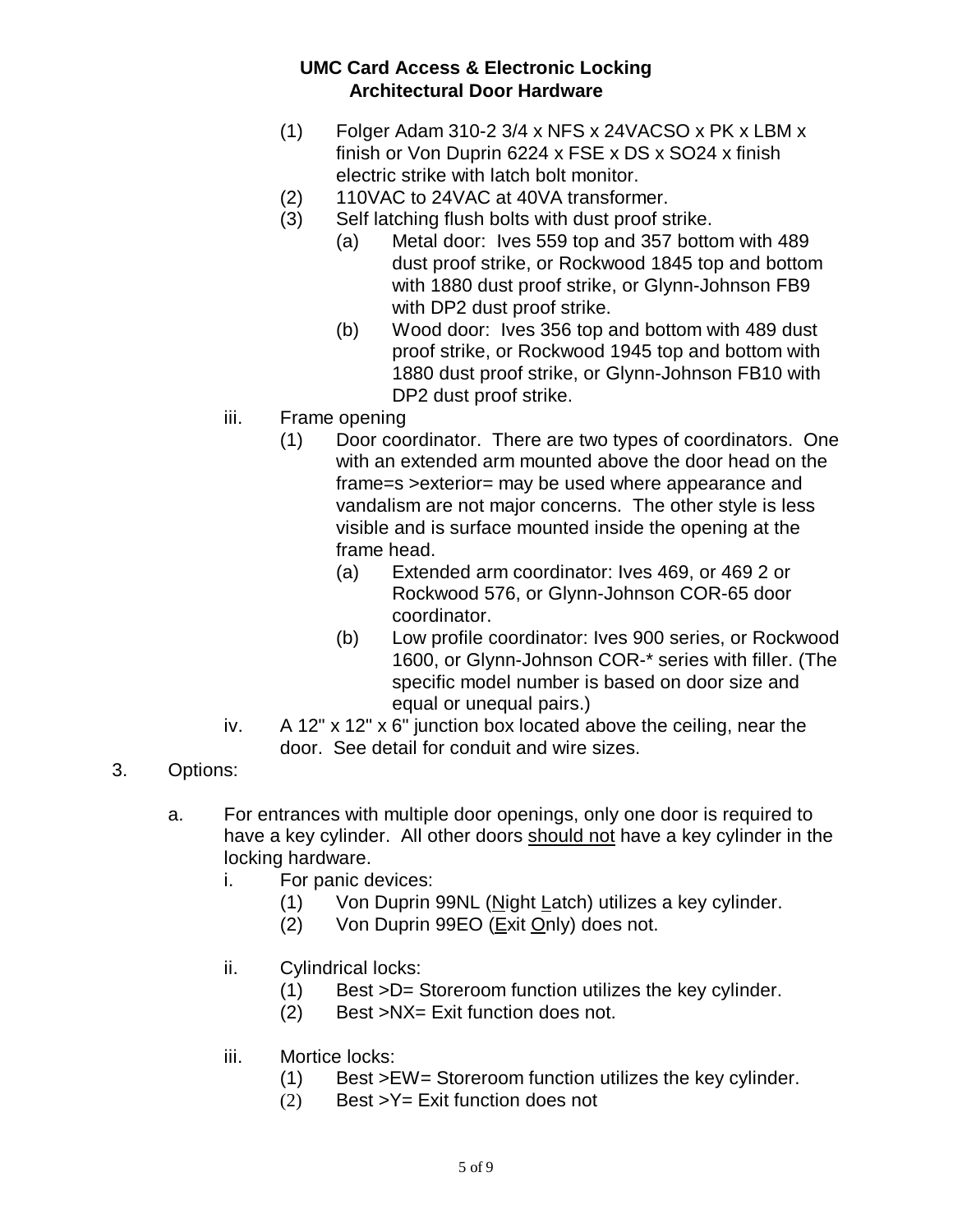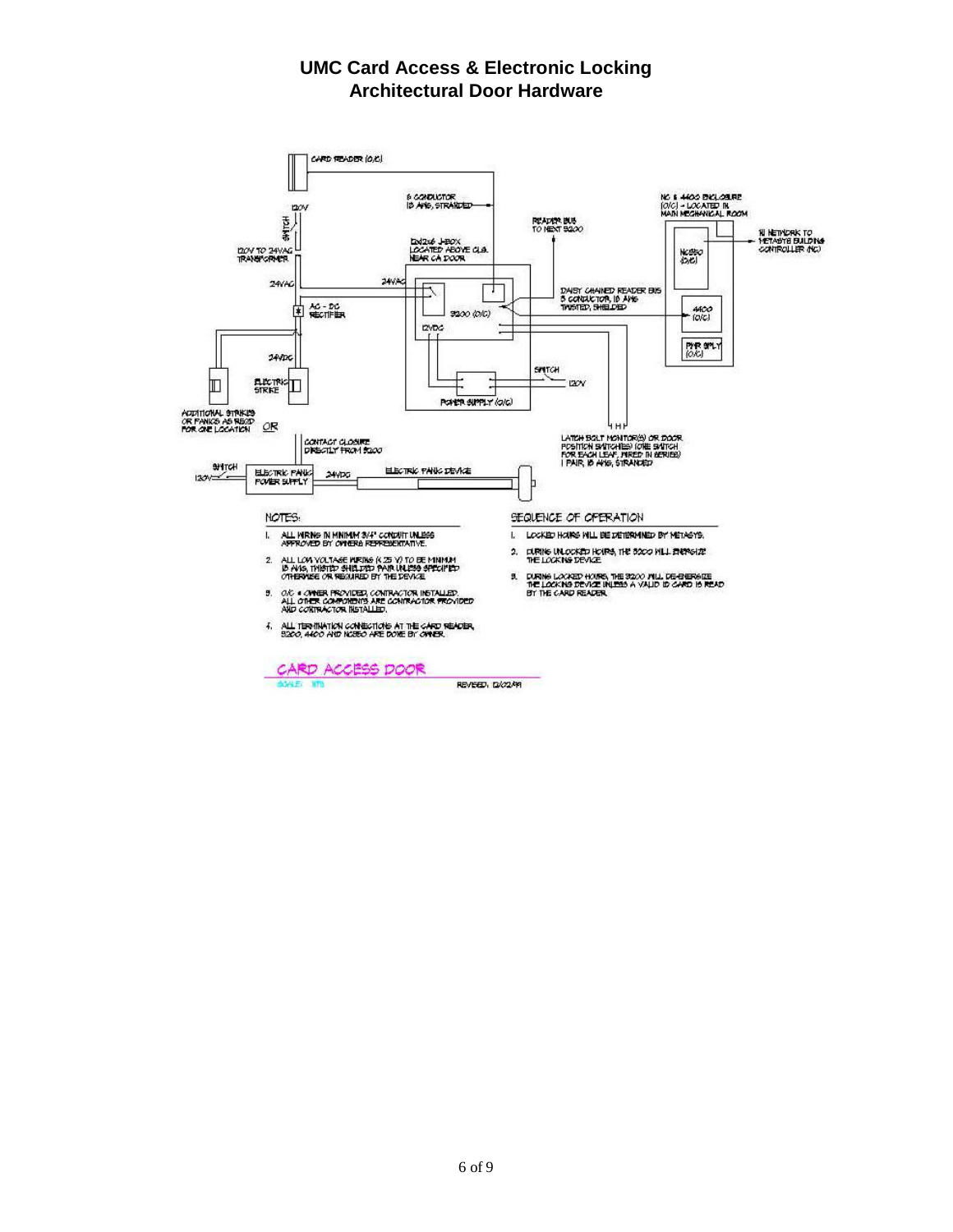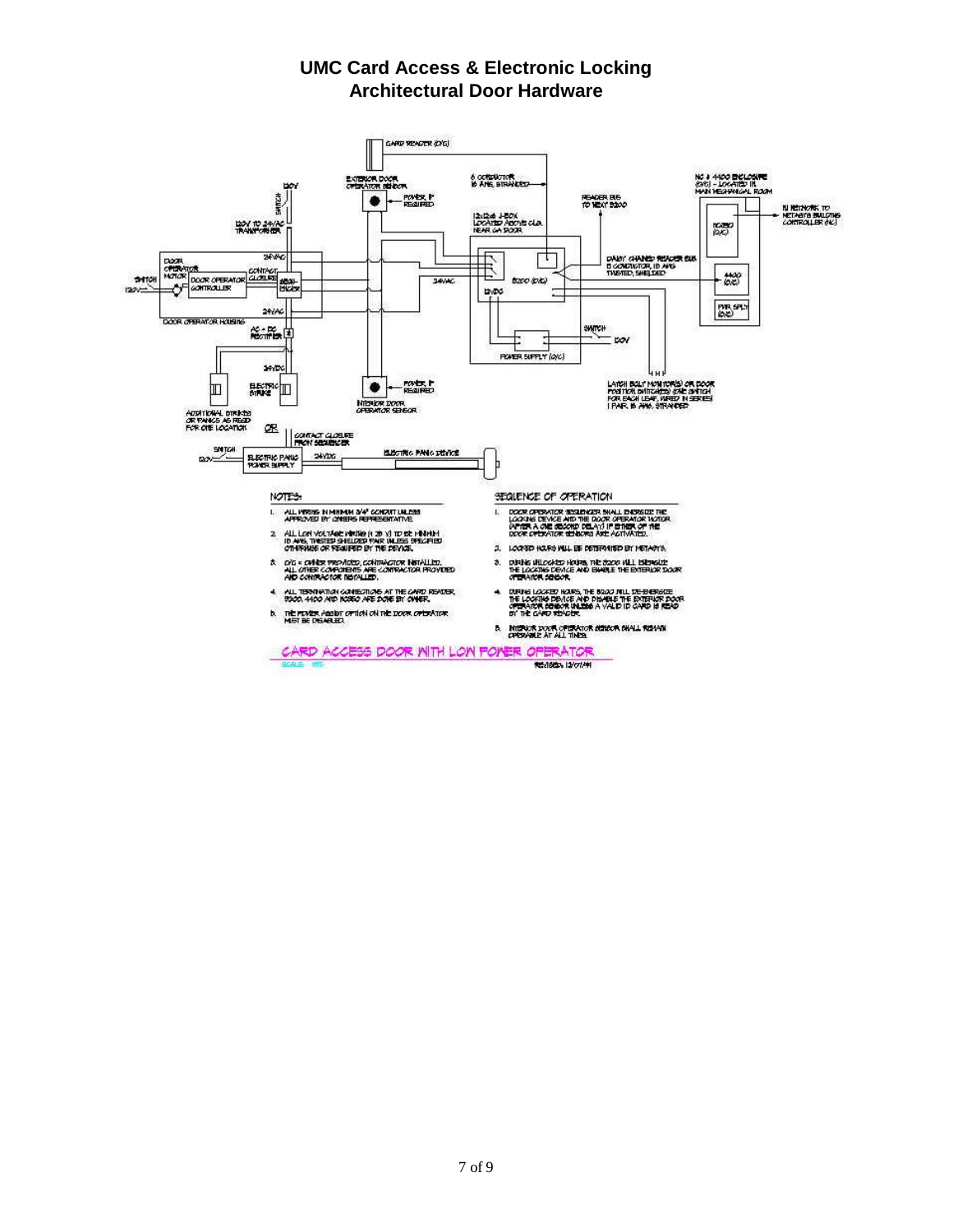**UMC Card Access & Electronic Locking Architectural Door Hardware**